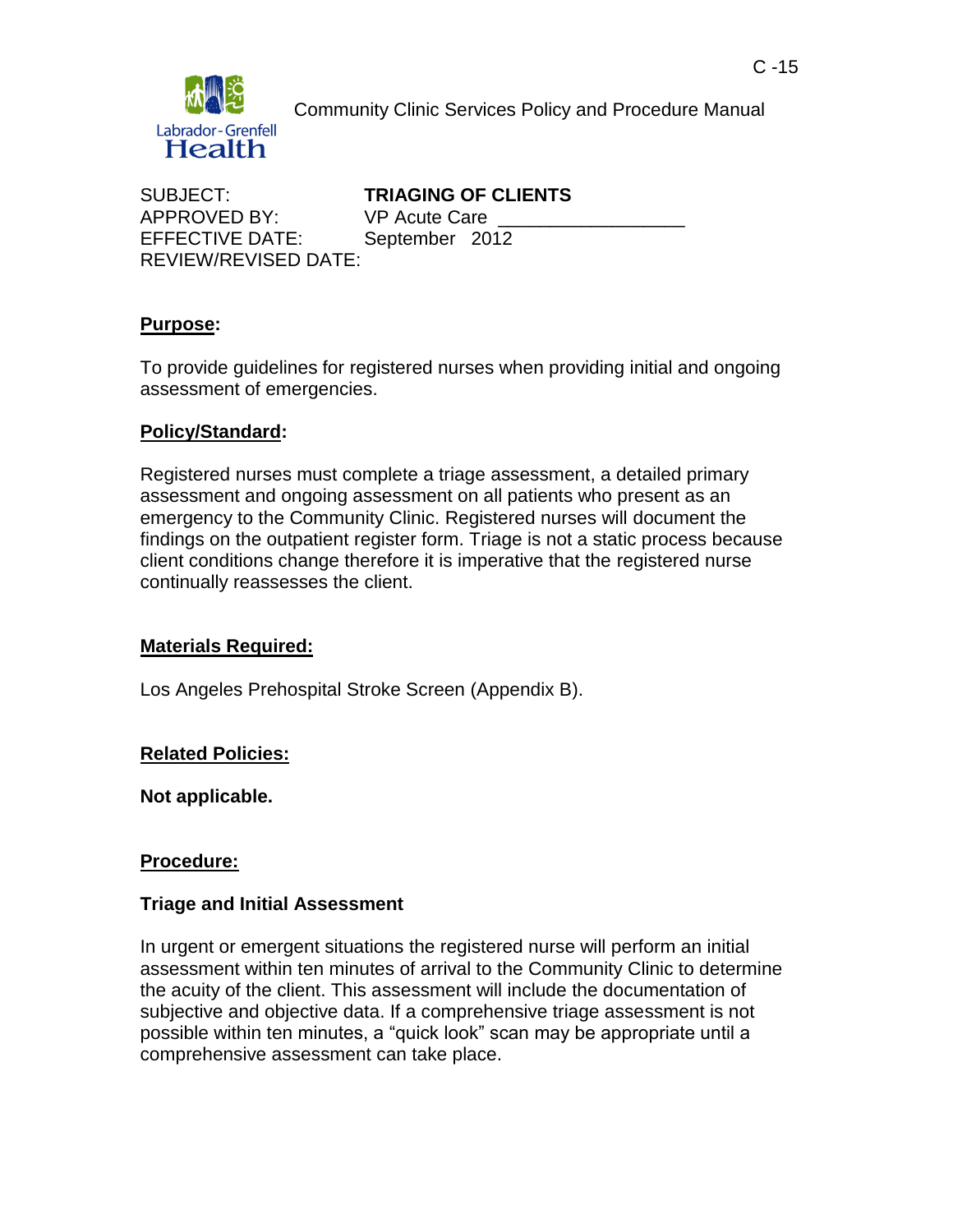1. Prior to the nurse/physician's assessment, obtain consent , either from the client or the next of kin, and provide instructions when undressing clients for examination (when appropriate).

2. Complete a general objective physical assessment following the priorities of emergency care and including the following:

a.) Primary Assessment (ABCDE)

- **A**irway (Appraise airway patency with simultaneous cervical spine protection for trauma patients and document abnormalities);
- **Breathing (Assess presence and effectiveness and <b>Breathing** (Assess presence and **Breath**) document abnormalities);
- **Circulation (Assess presence and effectiveness including** pulse, skin color/ temperature, presence of diaphoresis, capillary refill and document abnormalities);
- **D**isability (Complete a brief neurological assessment, for example AVPU, GCS, LAPSS- see definitions);
- **E**xposure/**E**nvironmental control (Remove patient clothing when appropriate and after consent has been provided;

# b.) Secondary Assessment

- **F**ull set of vital signs (Measure the patient's B/P, HR, RR, T, O2 sat and document);
- **Implement ongoing cardiac and oxygen saturation** monitoring as indicated by patient condition;
- If indicated (trauma) establish 2 large bore IVs;
- Foley catheter and gastric tube if there are no contraindications as per medical consultation;
- Blood work may also be drawn at this time as per medical consultation;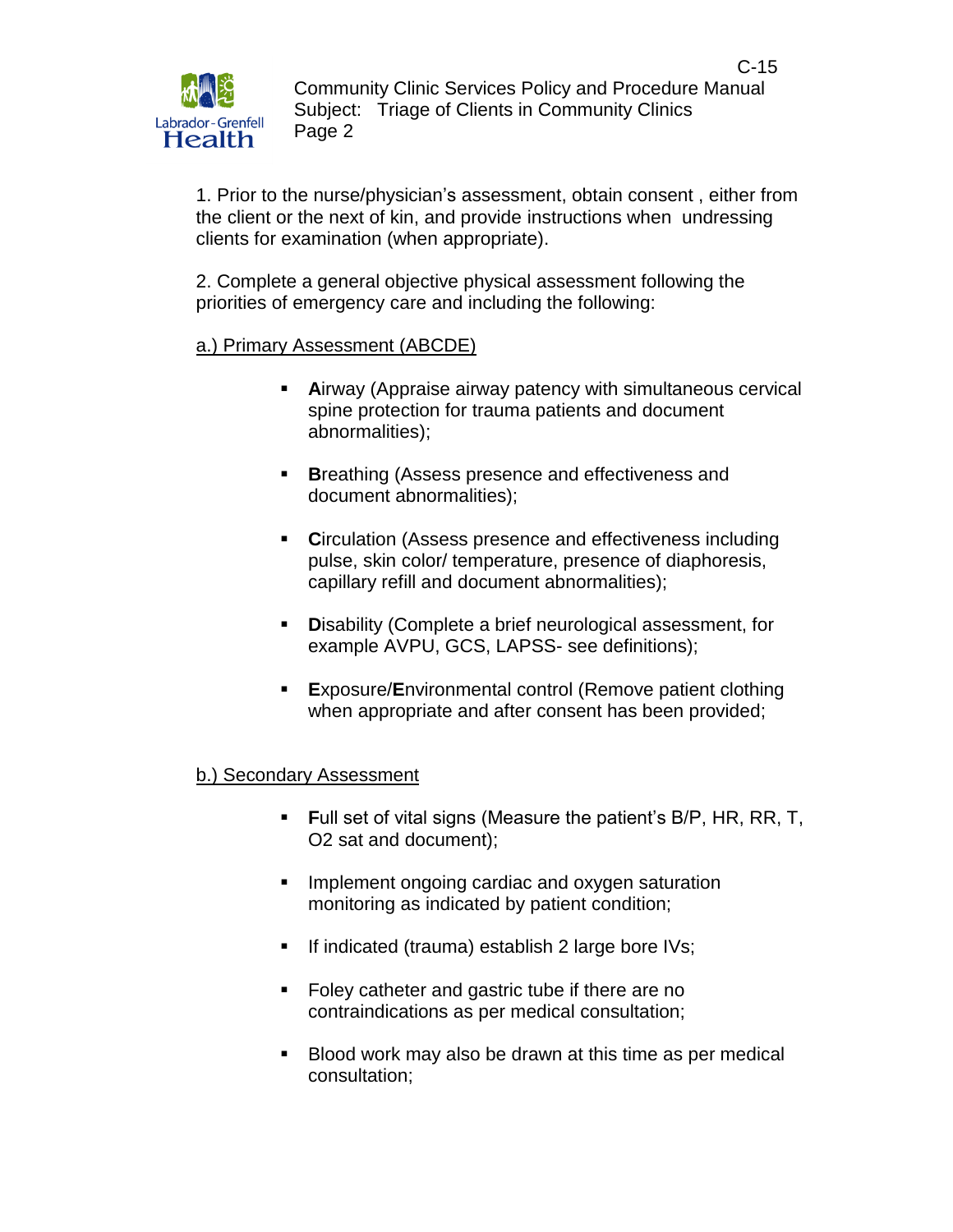

- **G**ive comfort measures and assess pain (PQRST- see definitions eg, cover open wound with dressing or apply ice);
- **H**istory (SAMPLE and/or MIVT- see definition) and **H**ead-totoe assessment (Appendix C) (Complete a head-to-toe assessment is necessary for all critically ill or injured patients. For patients presenting with minor illness or injury or symptoms isolated to one body system, the registered nurse may rapidly and systematically complete the various components of the head-to-toe evaluation, then focus the assessment on the specific problem) [Kunz Howard, &Steinmann, 2010];
- **I**nspect posterior surfaces;

3. Initiate or maintain spinal precautions for patients presenting with spinal injury or potential spinal injury.

4. **Weigh all pediatric patients.** Weigh adult patients if requested by physician.

5. Document the date of last normal menstrual period(LNMP) for females of childbearing age.

6. Document the date of last Tetanus Immunization for all patients with impaired skin/eye integrity.

- 7. Document assessment findings on outpatient register record.
- 8. Initiate medical directives as indicated.
- 9. Facilitate family presence and involvement in care where appropriate.
- 10. Provide emotional support to patient and/or family.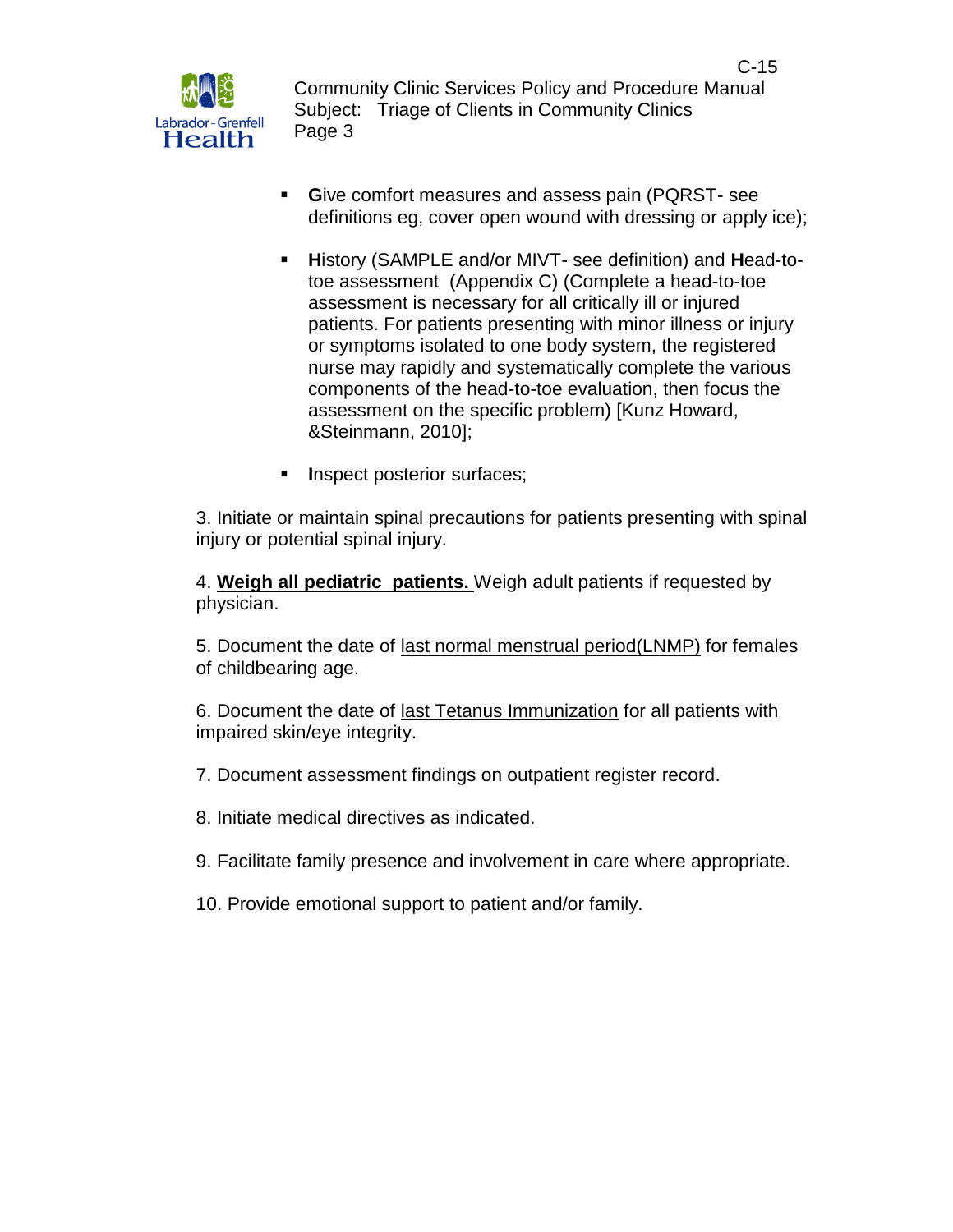

| <b>AVPU</b>            | A rapid screening tool for assessment<br>of level of |
|------------------------|------------------------------------------------------|
|                        | consciousness. $A =$ alert, $V =$ verbal             |
|                        | (patient responds to voice), $P = \text{pain}$       |
|                        | (patient responds to painful stimulus                |
|                        | only), $U =$ unresponsive.                           |
| GCS(Appendix A)        | <b>Glasgow Coma Scale</b>                            |
| LAPSS (Appendix B)     | Los Angeles Prehospital Stroke Scale                 |
|                        | (An abbreviated out-of-hospital                      |
|                        | neurologic evaluation tool).                         |
| B/P, HR, RR, T, O2 sat | $B/P = Blood Pressure, HR = Heart$                   |
|                        | Rate, $RR =$ Respiratory Rate, $T =$                 |
|                        | Temperature, O2 sat = Oxygen                         |
|                        | Saturation                                           |
| <b>PQRST</b>           | A mnemonic used to characterize pain:                |
|                        | P = Provoking Factors, $Q =$ Quality, R =            |
|                        | Radiation, $S =$ Severity and $T =$ Time of          |
|                        | onset and duration.                                  |
| <b>SAMPLE</b>          | A mnemonic for collecting pertinent                  |
|                        | historical data:                                     |
|                        | $S=$ Symptoms, A = Allergies, M =                    |
|                        | Medications, P = Past Health History, L              |
|                        | $=$ Last Oral Intake, $E =$ Events leading           |
|                        | to illness/ injury.                                  |
| <b>MIVT</b>            | In trauma patients information from                  |
|                        | pre-hospital staff can be obtained using             |
|                        | $M=$ Mechanism of Injury, $I =$ Injuries             |
|                        | Sustained, V= Vital Signs, T=                        |
|                        | Treatment.                                           |
| <b>CVA/TIA</b>         | Cerebral Vascular Accident/ Transient                |
|                        | <b>Ischemic Attack</b>                               |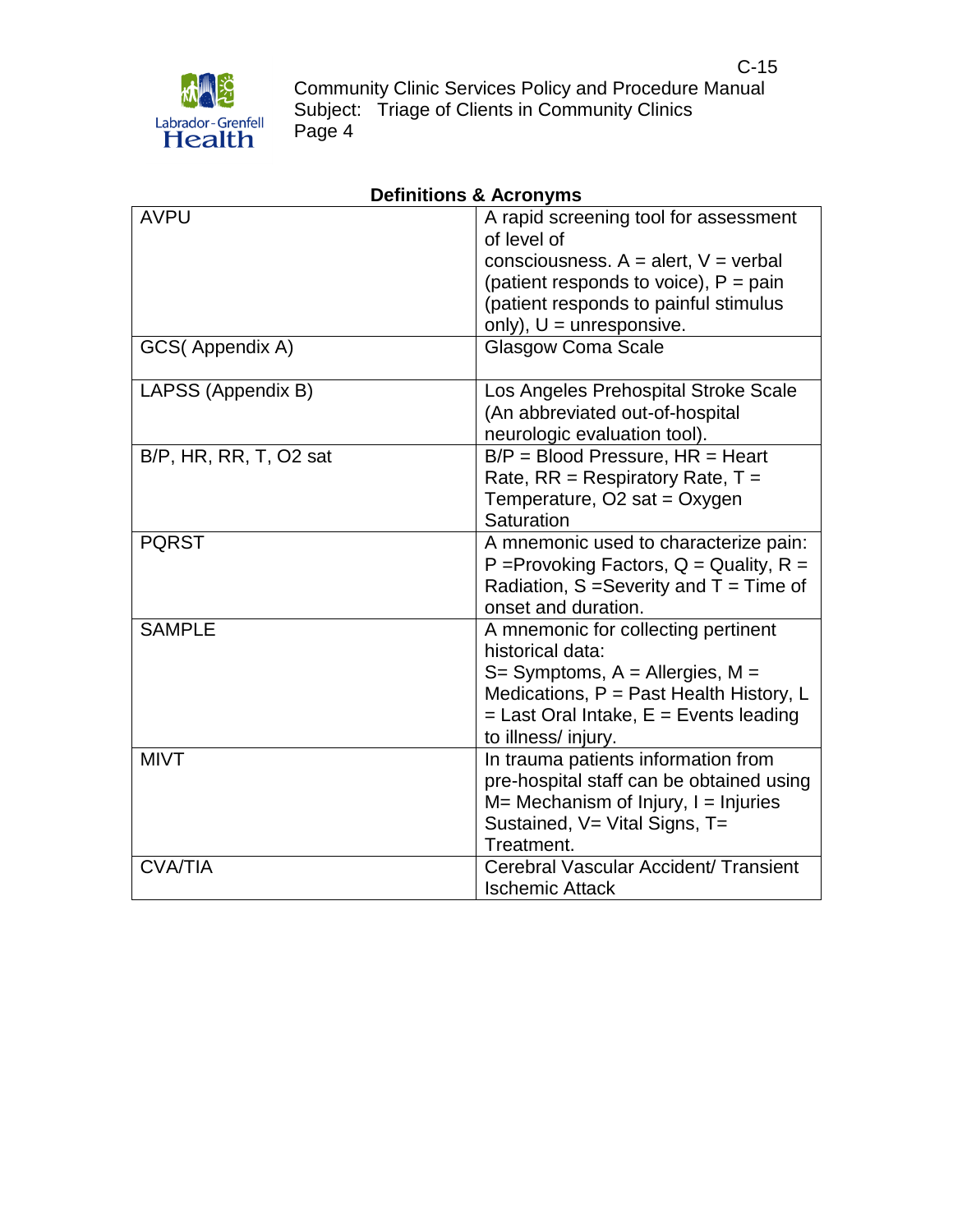

## **References:**

EMT Resource :

[http://www.emtresource.com/resources/scales/182-los-angeles-prehospital](http://www.emtresource.com/resources/scales/182-los-angeles-prehospital-stroke-screen-lapss)[stroke-screen-lapss](http://www.emtresource.com/resources/scales/182-los-angeles-prehospital-stroke-screen-lapss)

Kunz Howard, P., & Steinmann, R. (2010). Sheehy's emergency nursing principles and practice. (6th ed.). St. Louis (MO): Mosby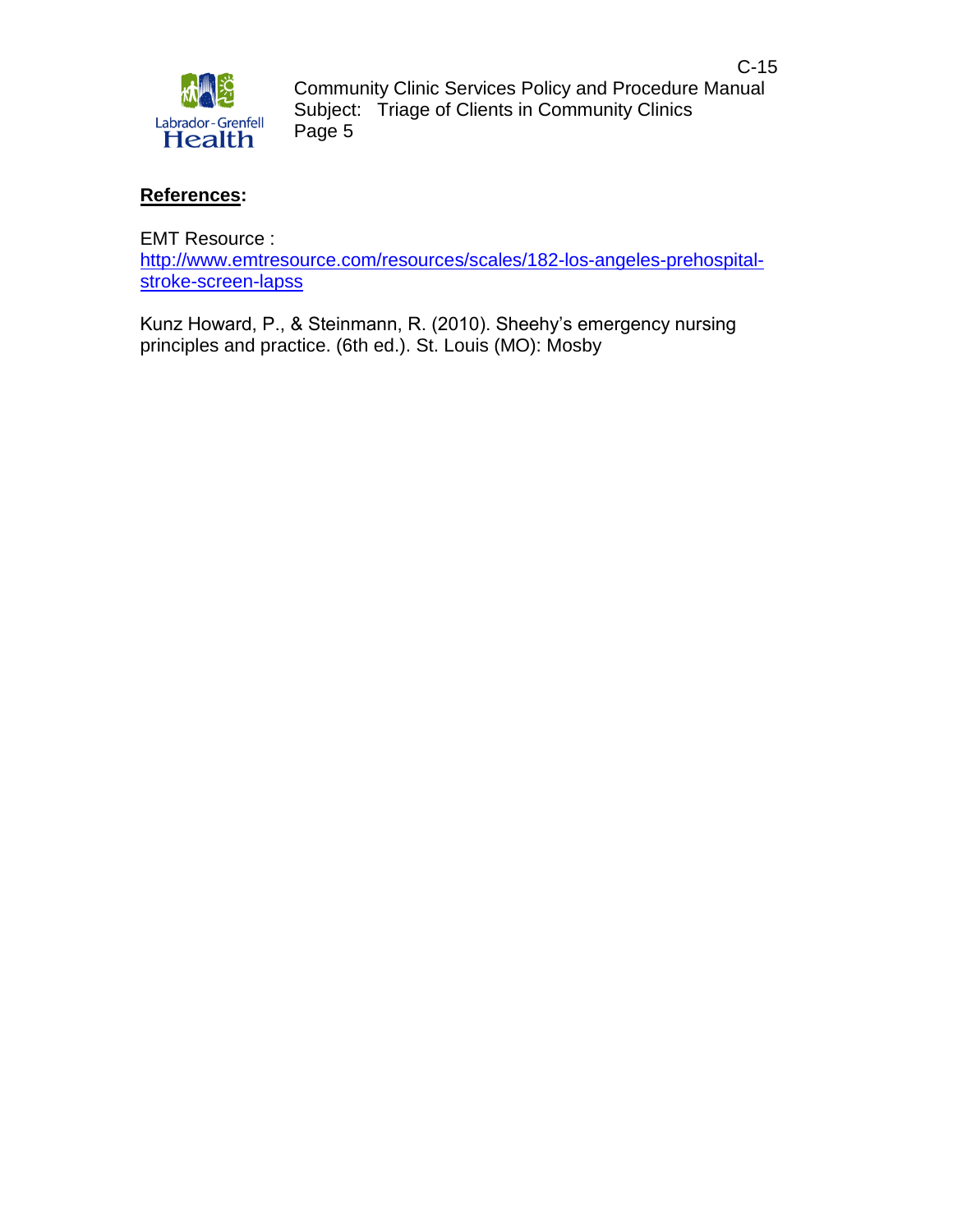

## **Appendix A**

#### Glasgow Coma Scale and Score

| Feature                 | Scale                 | Score           |
|-------------------------|-----------------------|-----------------|
|                         | Responses             | <b>Notation</b> |
|                         |                       |                 |
| Eye Opening             | Spontaneous           | 4               |
|                         | To speech             | 3               |
|                         | To pain               | $\overline{2}$  |
|                         | None                  |                 |
| <b>Verbal Response</b>  | Orientated            | 5               |
|                         | Confused conversation | 4               |
|                         | Words(inappropriate)  | 3               |
|                         | Sounds(               | 2               |
|                         | incomprehensible)     |                 |
|                         | None                  |                 |
| Best motor response     | Obey commands         | 6               |
|                         | Localize pain         | 5               |
|                         | Flexion-Normal        | 4               |
|                         | Abnormal              | 3               |
|                         | <b>Extend</b>         | 2               |
|                         | None                  |                 |
| <b>Total Coma Score</b> |                       | $3/15 - 15/15$  |

The scale comprises three tests: [eye,](http://en.wikipedia.org/wiki/Visual_perception) [verbal](http://en.wikipedia.org/wiki/Speech_communication) and [motor](http://en.wikipedia.org/wiki/Motor_skill) responses. The three values separately as well as their sum are considered. You use the best response for the client to score.

Severe Head Injury: GCS score of 8 or less Moderate Head Injury---- GCS score of 9 to 12 Mild Head Injury---- GCS score of 13 to 15 (Adapted from: Advanced Trauma Life Support: Course for Physicians, American College of Surgeons 1993)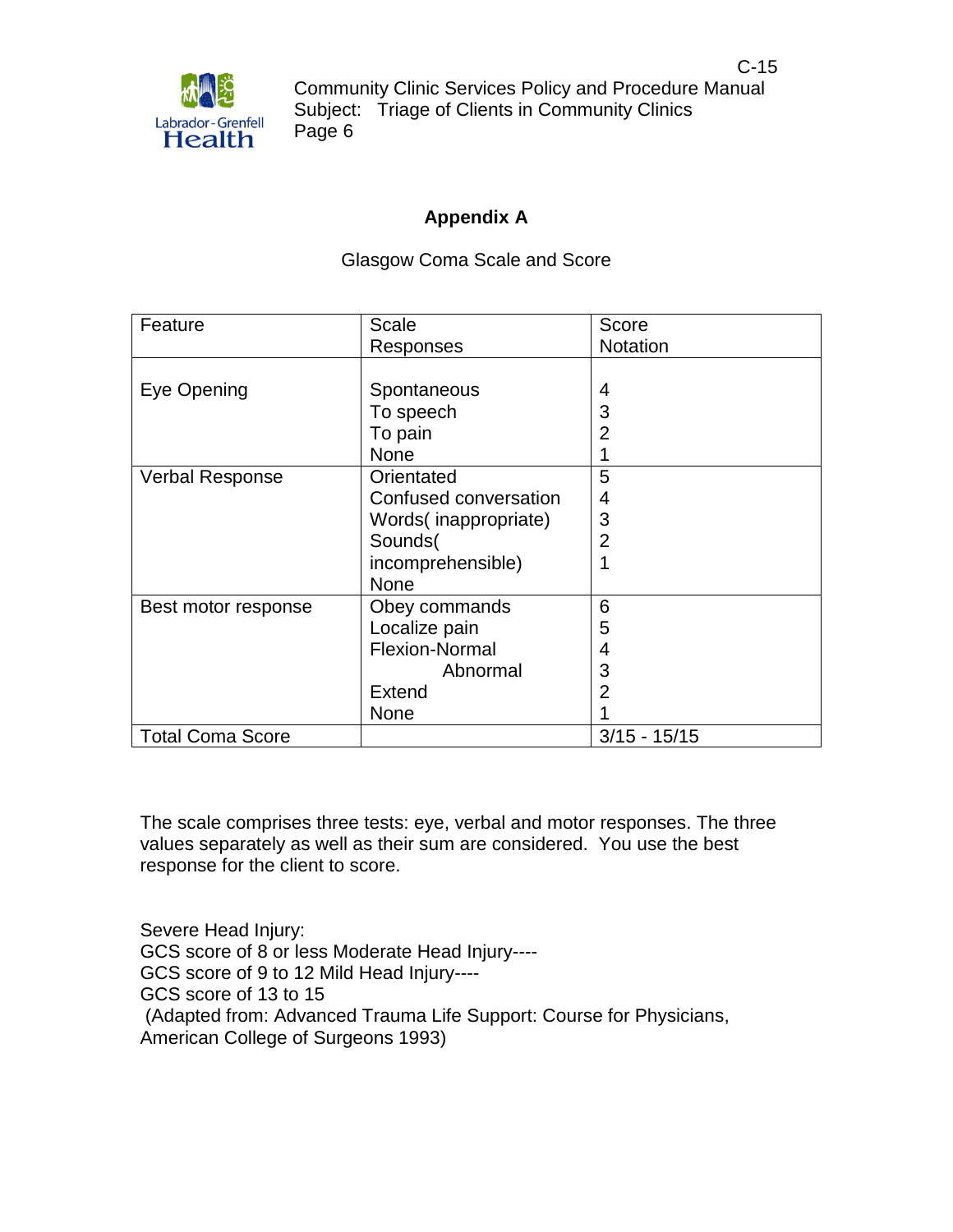# **Appendix B**

| <b>Los Angeles Prehospital</b>          | <b>Patient</b> |
|-----------------------------------------|----------------|
| <b>Name</b>                             |                |
| <b>Stroke Screen (LAPSS)</b>            | Assessor's     |
| <b>Name</b>                             |                |
| (Positive if all five criteria present) |                |
| <b>Date</b>                             |                |

| <b>Criteria</b>                                      | <b>Yes</b> | <b>No</b> | <b>Unknown</b> |
|------------------------------------------------------|------------|-----------|----------------|
| Age greater than 45 years                            |            |           |                |
| No history of seizures or epilepsy                   |            |           |                |
| Onset of symptoms is less than 24 hours              |            |           |                |
| Patient was ambulatory prior to onset of<br>symptoms |            |           |                |
| Blood glucose between 3.9 and 5.5 mmol/l             |            |           |                |

| <b>Physical Exam</b> | <b>Equal</b> | <b>Right</b>                                     | Left                                      |
|----------------------|--------------|--------------------------------------------------|-------------------------------------------|
| <b>Facial smile</b>  |              | <b>Droop</b>                                     | Droop                                     |
| Grip strength        |              | Weak<br>$\equiv$ No grip                         | Weak<br>$\equiv$ No grip                  |
| Arm strength         |              | <b>Drifts</b><br>down<br><b>Falls</b><br>rapidly | <b>Drifts</b><br>down<br>Falls<br>rapidly |

**Alert referral centre of possible CVA client.**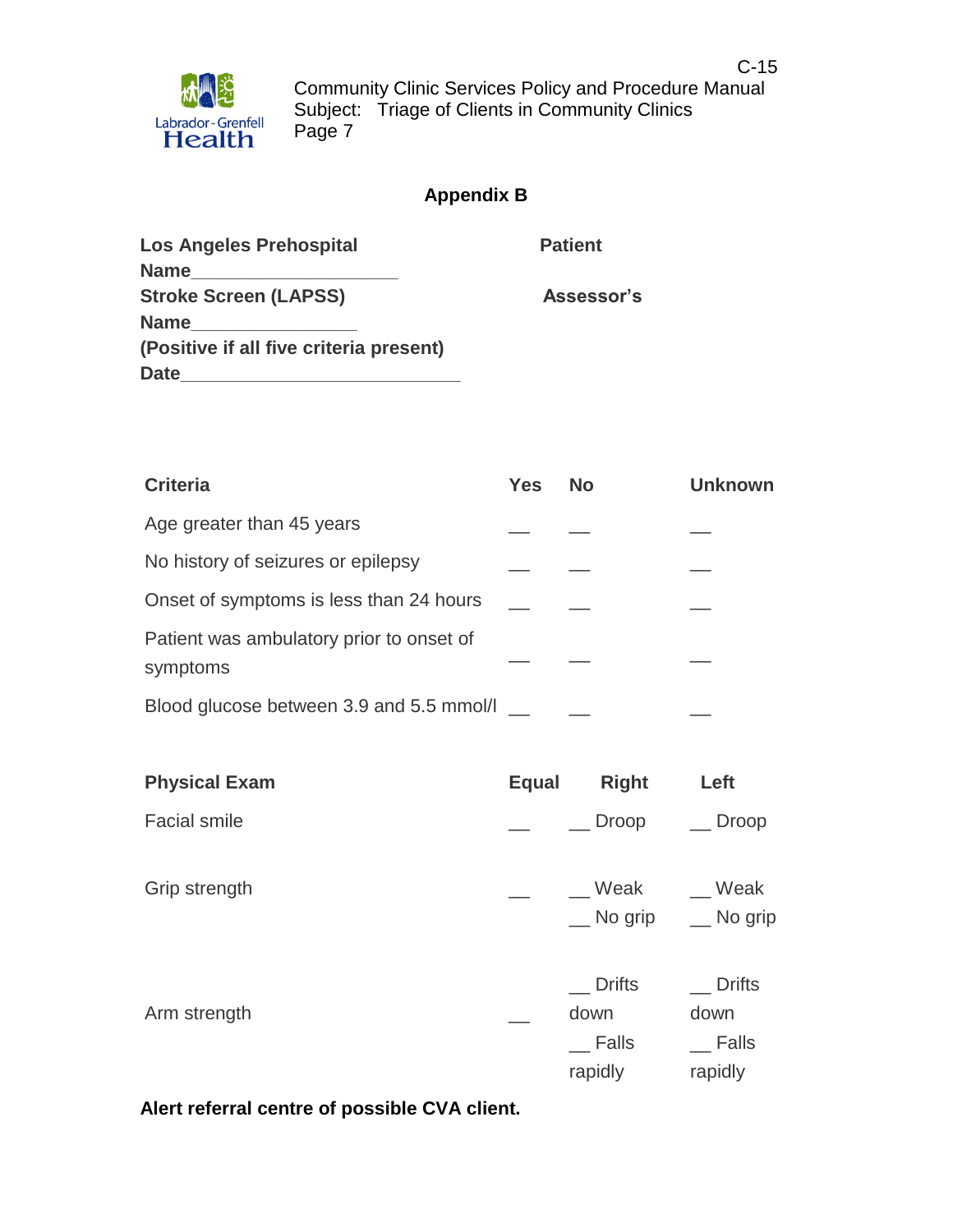

#### **Appendix C Head- to – Toe Assessment**

**General appearance:** Note the patient's body position, posture, stiffness, rigidity or flaccidity of muscles. Note any unusual odors.

**Head and Face:** Inspect for any contusions, abrasions, lacerations, avulsions, puncture wounds, impaled objects, ecchymosis, edema, exposed bone, loose teeth, compromised airway.

Inspect eyes, ears, nose and throat. Note any drainage from ears, eyes and nose. Note Battle signs or Raccoon eyes. Note pupil size and reactivity. Palpate face and skull for any bony deformities, areas of tenderness, depressions or subcutaneous emphysema.

**Neck:** Inspect for contusions, abrasions, lacerations, avulsions, penetrating injuries, impaled objects, ecchymosis and edema. Note the position of the trachea and the appearance of the external jugular veins.

Palpate for tracheal position, areas of tenderness and subcutaneous emphysema.

**Chest:** Inspect for breathing, rate, depth and degree of effort required for breathing.

Note any paradoxical chest wall movement. Inspect for lacerations, abrasions, contusions, ecchymosis, swelling, impaled objects and deformities.

Auscultate lung sounds for any adventitious sounds (crackles, wheezes).

Auscultate heart sounds for the presence of muffled heart sounds. Palpate for crepitus, deformities, subcutaneous emphysema and tenderness.

**Abdomen/Flanks:** Inspect for lacerations, contusions, abrasions, puncture wounds, impaled objects, scars, ecchymosis, distention, evisceration and edema.

Auscultate for the presence or absence of bowel sounds. (Auscultate before palpating)

Palpate all 4 quadrants of the abdomen. Note any rigidity, guarding, masses and areas of tenderness.